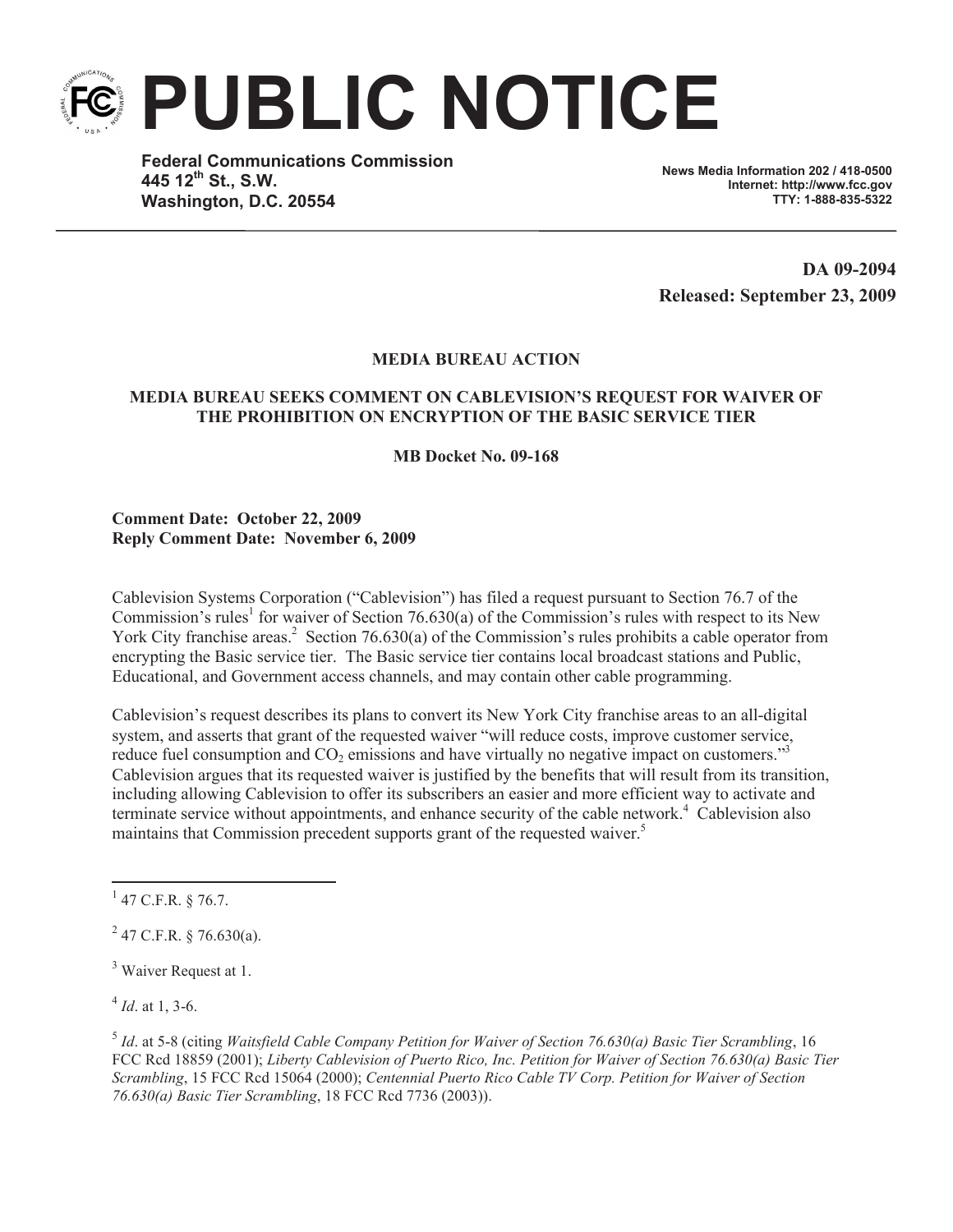Cablevision asserts the Commission has found that the purpose of the rule prohibiting encryption of the Basic tier is to limit the additional cost and inconvenience of the equipment that consumers would need to view encrypted analog programming in an otherwise rate-regulated tier. Cablevision emphasizes that if its waiver is granted, and it transitions to an all-digital system with an encrypted Basic tier, the issue of cost and inconvenience for subscribers would be moot because nearly all of its subscribers will have either a digital set-top box or CableCARD-equipped device to view digital programming, and by extension, encrypted programming.<sup>6</sup> All of these devices have some form of conditional access.

Cablevision acknowledges, however, that grant of this waiver will affect subscribers with television sets equipped with digital cable tuners (quadrature amplitude modulation or "QAM" tuners) who subscribe only to broadcast Basic service.<sup>7</sup> Currently, Basic tier subscribers, and some other subscribers who have additional television sets without set top boxes, can rely on the digital cable tuner in their television to receive Basic tier programming without the need to obtain a box. However, if the Basic tier is encrypted, these subscribers would need to buy or rent additional equipment (either a set-top box or a CableCARD)

We seek comment on Cablevision's request.

This proceeding will be treated as "permit but disclose" for purposes of the Commission's *ex parte* rules.<sup>8</sup> As a result of the permit-but-disclose status of this proceeding, *ex parte* presentations will be governed by the procedures set forth in Section 1.1206 of the Commission's rules applicable to non-restricted proceedings.<sup>9</sup>

Comments and oppositions are due October 22, 2009. All filings must be submitted in MB Docket No. 09-168. Pleadings sent via e-mail to the Commission will be considered informal and will not be part of the official record. Comments and oppositions filed must indicate that they have been served on Petitioner. All comments and oppositions must be served on counsel for Petitioner:

Howard J. Symons Mintz Levin 701 Pennsylvania Avenue, N.W. Washington, D.C. 20004

Petitioner's reply is due November 6, 2009.

Comments may be filed using: (1) the Commission's Electronic Comment Filing System (ECFS), (2) the Federal Government's eRulemaking Portal, or  $(3)$  by filing paper copies.<sup>10</sup>

Electronic Filers: Comments may be filed electronically using the Internet by accessing the ECFS: http://www.fcc.gov/cgb/ecfs/ or the Federal eRulemaking Portal: http://www.regulations.gov. Filers should follow the instructions provided on the website for submitting comments.

For ECFS filers, in completing the transmittal screen, filers should include their full name, U.S. Postal service mailing address, and the applicable docket number: MB Docket No. 09-168. Parties may also

 $^{9}$  47 C.F.R. § 1.1206.

<sup>10</sup> See Electronic Filing of Documents in Rulemaking Proceedings, GC Docket No. 97-113, Report and Order, 13 FCC Rcd 11322, 11326, para. 8 (April 6, 1998).

<sup>6</sup> *Id*. at 2.

<sup>7</sup> *Id.* at 7-8.

<sup>8</sup> *See* 47 C.F.R. §§ 1.1200-1.1216.